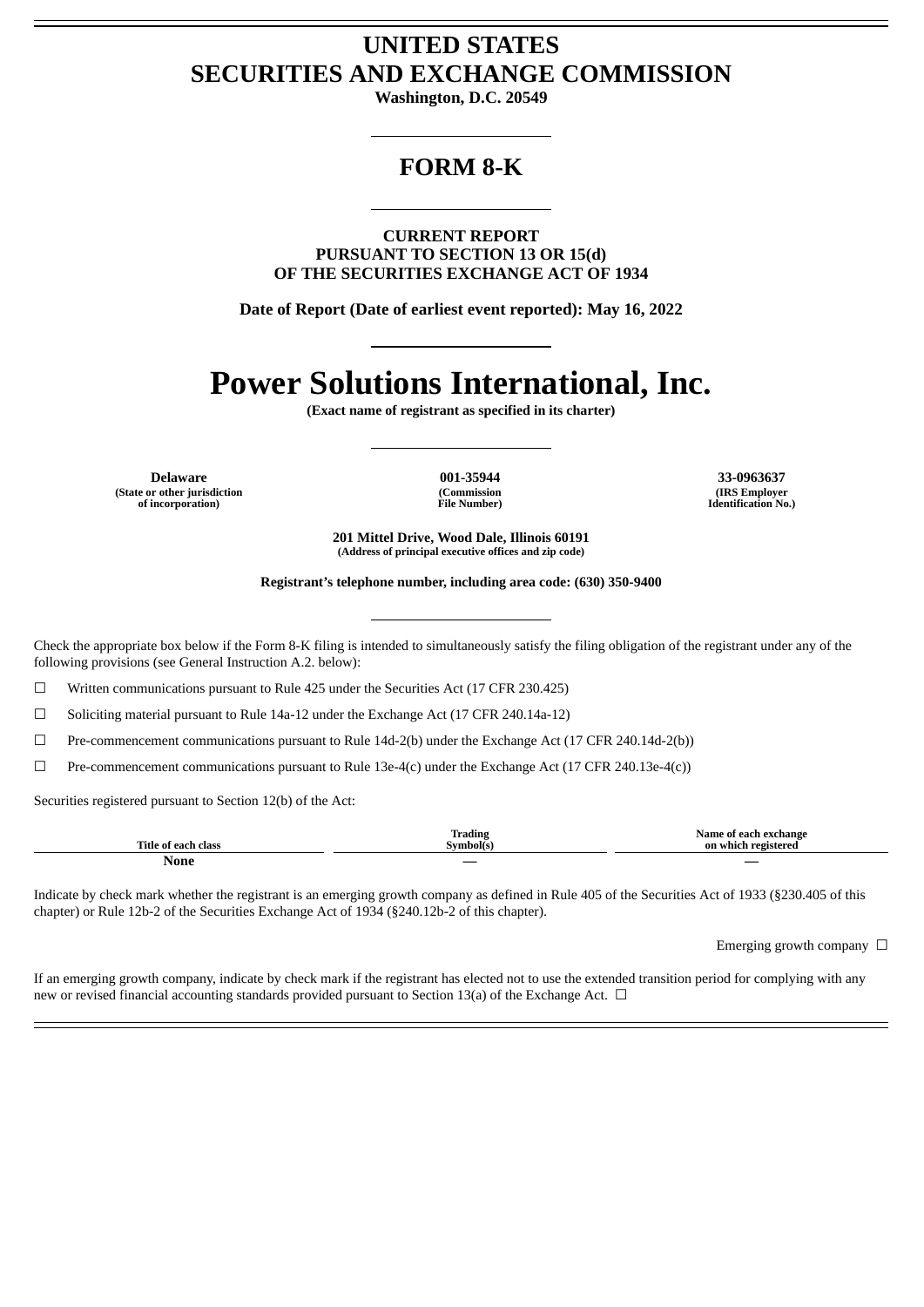#### **Item 2.02 Results of Operations and Financial Condition.**

On May 16, 2022, Power Solutions International, Inc. (the "Company") issued a press release announcing first quarter 2022 financial results and containing its outlook for 2022.

In accordance with General Instruction B.2. of Form 8-K, the information contained under Item 2.02 in this Current Report on Form 8-K, including Exhibit 99.1, is being furnished and shall not be deemed to be "filed" for purposes of Section 18 of the Securities Exchange Act of 1934, as amended (the "Exchange Act"), or otherwise subject to the liabilities of that section, and will not be incorporated by reference into any registration statement or other document filed under the Securities Act of 1933, as amended, or the Exchange Act, except as expressly set forth by specific reference in such filing.

#### **Item 9.01 Financial Statements and Exhibits.**

(d) Exhibits

| Exhibit<br>No. | <b>Description</b>                                                          |
|----------------|-----------------------------------------------------------------------------|
| 99.1           | Press Release of Power Solutions International, Inc., dated May 16, 2022.   |
| 104            | Cover Page Interactive Data File (embedded within the Inline XBRL document) |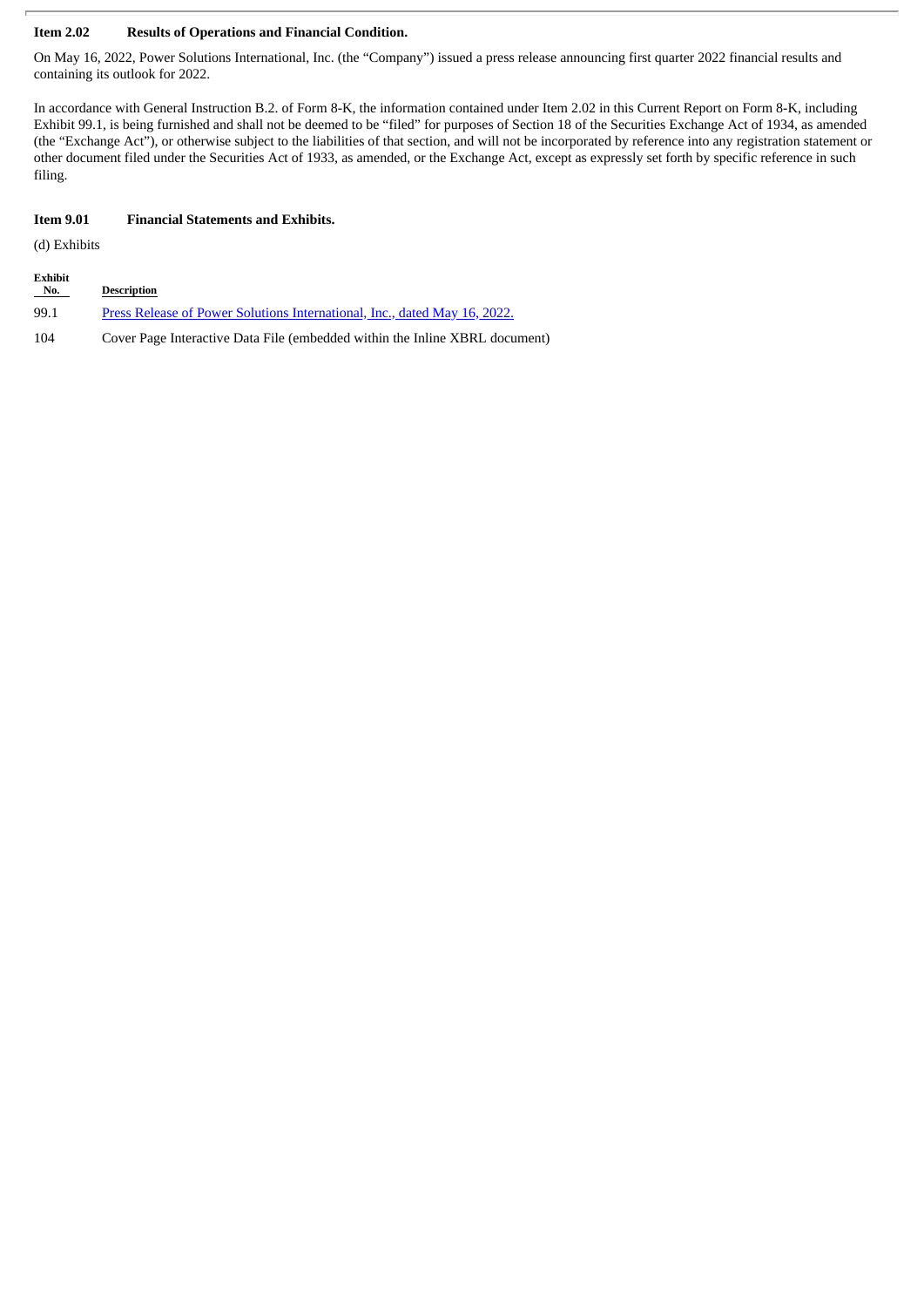**SIGNATURES**

Pursuant to the requirements of the Securities Exchange Act of 1934, the Registrant has duly caused this report to be signed on its behalf by the undersigned hereunto duly authorized.

POWER SOLUTIONS INTERNATIONAL, INC.

By: /s/ Matthew Thomas

Matthew Thomas Interim Chief Financial Officer

Dated: May 16, 2022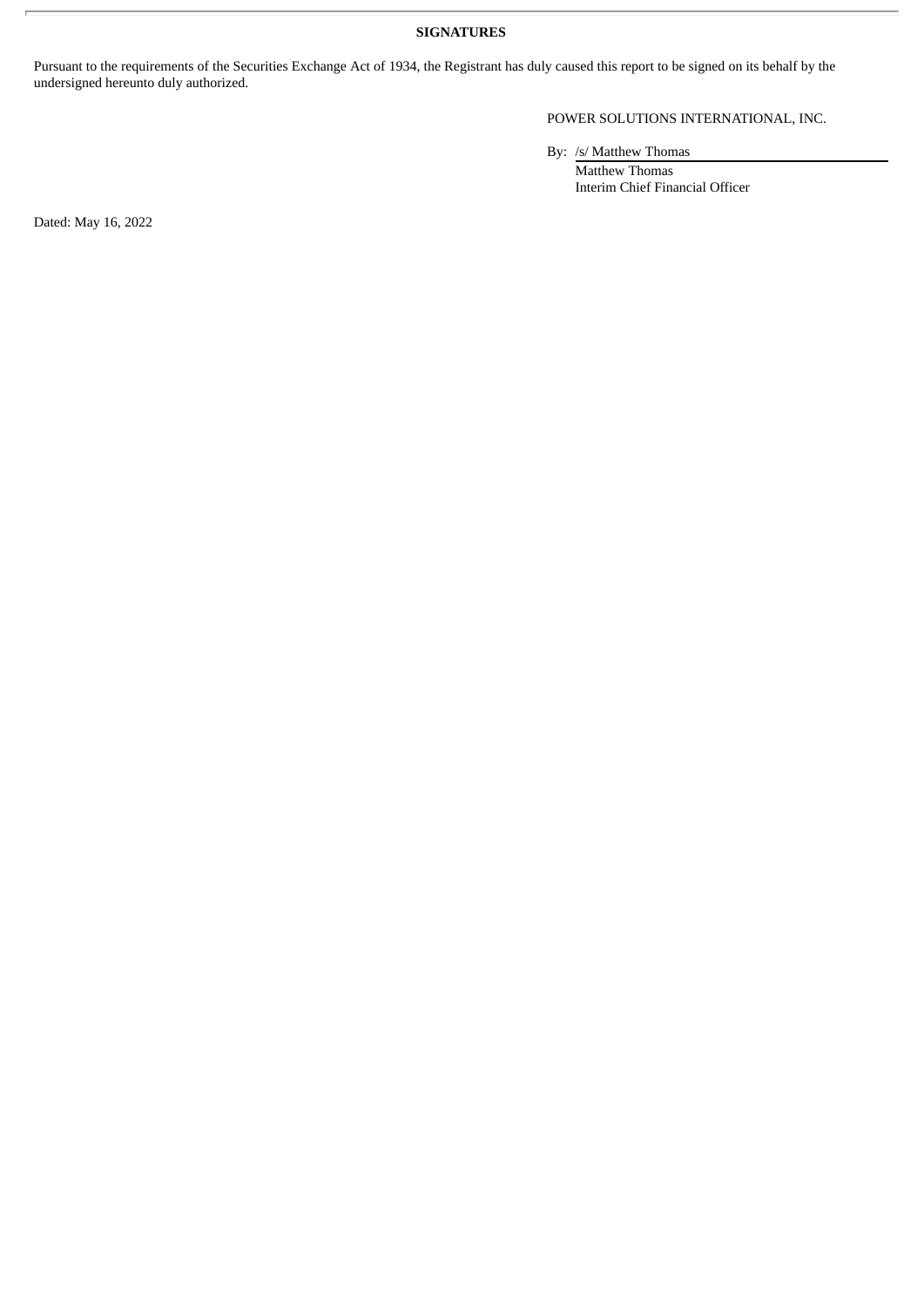

Power Solutions International, Inc.

201 Mittel Drive Wood Dale, Illinois 60191 www.psiengines.com

#### <span id="page-3-0"></span>**Power Solutions International Announces First Quarter 2022 Financial Results**

#### *Power Systems and Industrial End Market Sales Grow by 52% and 33%, Respectively, in the Quarter*

#### *Gross Profit More Than Doubles; Operating Expense Declines by 27%*

WOOD DALE, Ill., May 16, 2022 — Power Solutions International, Inc. (the "Company" or "PSI") (OTC Pink: PSIX), a leader in the design, engineering and manufacture of emission-certified engines and power systems, announced first quarter 2022 financial results.

#### **First Quarter 2022 Results**

Sales for the first quarter of 2022 were \$98.9 million, a decrease of \$1.2 million, or 1%, versus the comparable period last year, a result of a sales decline of \$25.8 million in the transportation end market, partly offset by increases of \$13.1 million and \$11.5 million in the power systems and industrial end markets, respectively. Further, overall sales in the first quarter of 2022 continued to reflect supply chain challenges that impacted the Company's ability to timely meet certain orders. The decreased sales within the transportation end market were primarily attributable to lower sales in the medium duty truck market, coupled with lower demand for school bus products. Higher power systems end market sales were primarily due to increased sales of power generation products, particularly to customers serving the demand response markets and to customers with traditional exposure to the oil and gas markets. Higher industrial end market sales are primarily due to increased demand for products across various applications, with the largest increase attributable to products used within the material handling/forklift market.

Gross profit increased by \$9.6 million, or 136%, during the first quarter of 2022 as compared to the prior year. Gross margin in the first quarter of 2022 was 16.9%, an increase of 9.8 percentage points compared to 7.1% last year, primarily due to lower warranty expense, among other items. For the first quarter of 2022, warranty costs were a benefit of \$0.3 million, a change of \$7.1 million compared to warranty costs of \$6.8 million last year, due largely to favorable adjustments to preexisting warranties during the first quarter of 2022. A majority of the warranty activity is attributable to products sold within the transportation end market.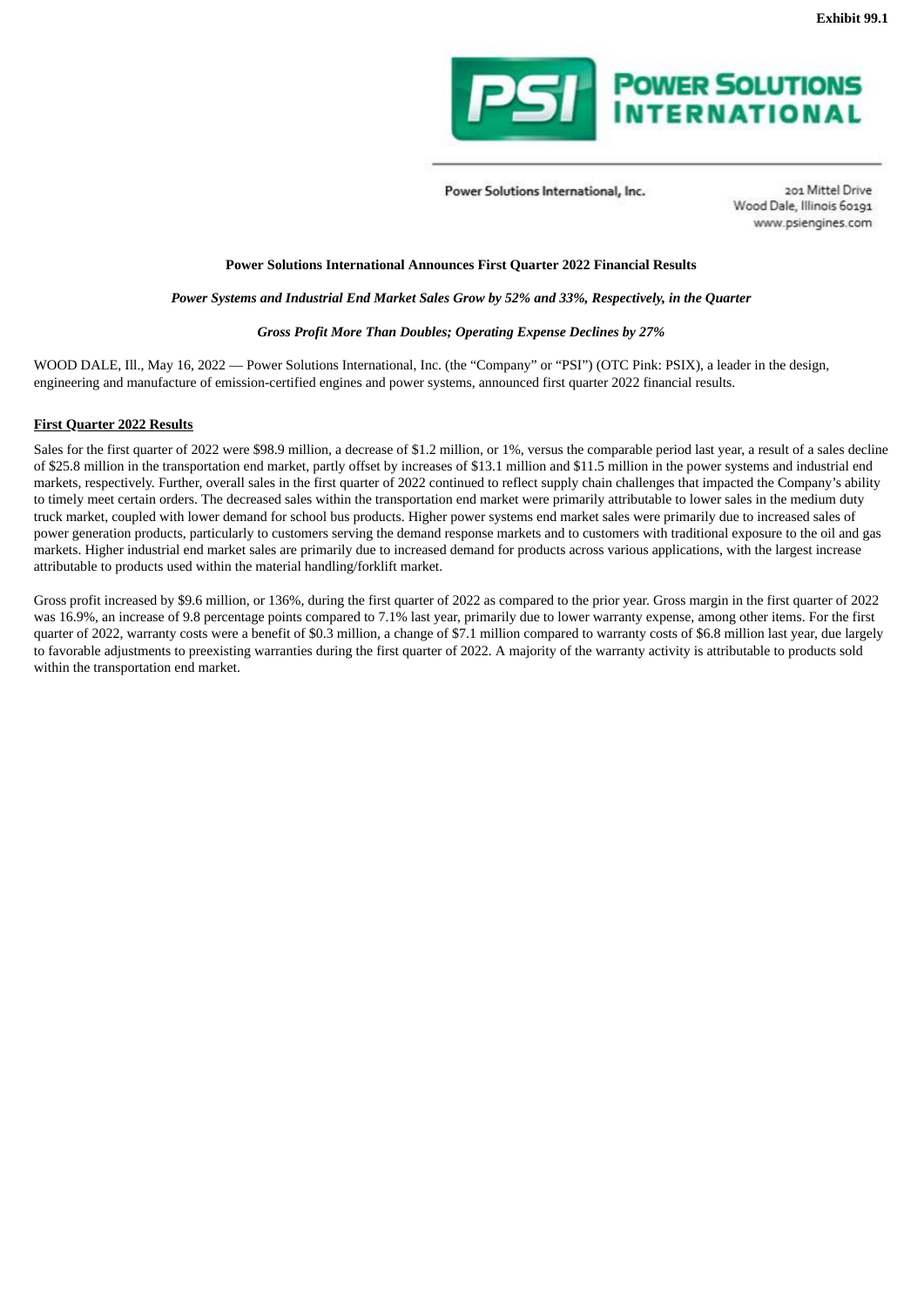Operating expenses decreased by \$6.2 million, or 27%, versus the comparable period in 2021, due to lower selling, general and administrative ("SG&A") costs of \$4.4 million primarily attributable to lower legal costs related to the Company's indemnification obligations of former officers and employees driven largely by the conclusion of the United States Attorney's Office for the Northern District of Illinois' ("USAO") trial involving former officers and employees during September 2021. The Company also experienced lower wages and benefits expense due in part to reduced incentive compensation expense, and also had lower financial reporting fees. Lastly, lower operating expenses included reduced research, development and engineering expenses of \$1.7 million from last year primarily as a result of lower wages and benefits driven by reduced headcount and lower project activity in the current quarter versus the prior year.

Net loss in the first quarter of 2022 was \$2.6 million, or a loss of \$0.11 per share, versus a net loss of \$18.2 million, or \$0.79 per share for the comparable prior year period. Adjusted net loss was \$0.9 million, or Adjusted loss per share of \$0.03, versus Adjusted net loss of \$13.0 million, or Adjusted loss per share of \$0.56 for the first quarter of 2021. Adjusted earnings before interest, taxes, depreciation and amortization ("EBITDA") was positive at \$3.7 million compared to an Adjusted EBITDA loss of \$8.5 million in the first quarter last year.

See "Non-GAAP Financial Measures" below for the Company's definition of total Adjusted net income (loss), Adjusted earnings (loss) per share, EBITDA and Adjusted EBITDA and the financial tables that accompany this release for reconciliations of these measures to their closest comparable GAAP measures.

#### **Debt Update**

The Company's total debt was approximately \$196 million at March 31, 2022, while cash and cash equivalents were approximately \$2 million. This compares to total debt of approximately \$181 million and cash and cash equivalents of approximately \$6 million at December 31, 2021. Included in the Company's total debt at March 31, 2022 were borrowings of \$130 million under the Uncommitted Revolving Credit Agreement with Standard Chartered Bank and borrowings of \$25 million and \$40 million, respectively, under the Second and Third Shareholder's Loan Agreements with Weichai America Corp., its majority stockholder, respectively.

#### **Outlook for 2022**

The Company expects its sales in 2022 to increase by at least 3% versus 2021 levels, a result of expectations for strong growth in the industrial and power systems end markets, partly mitigated by a reduction in sales in the transportation end market. Gross profit as a percentage of sales is targeted to improve by at least 5 percentage points in 2022, a function of lower warranty expense, pricing actions, improved cost recovery and cost savings initiatives. Notwithstanding this outlook, which is being driven in part by expectations for an improvement in supply chain dynamics, including timelier availability of parts, and a continuation of favorable economic conditions within the United States and across the Company's various markets, the Company cautions that significant uncertainty remains as a result of supply chain challenges, inflationary costs, commodity volatility, and the COVID-19 pandemic, among other factors.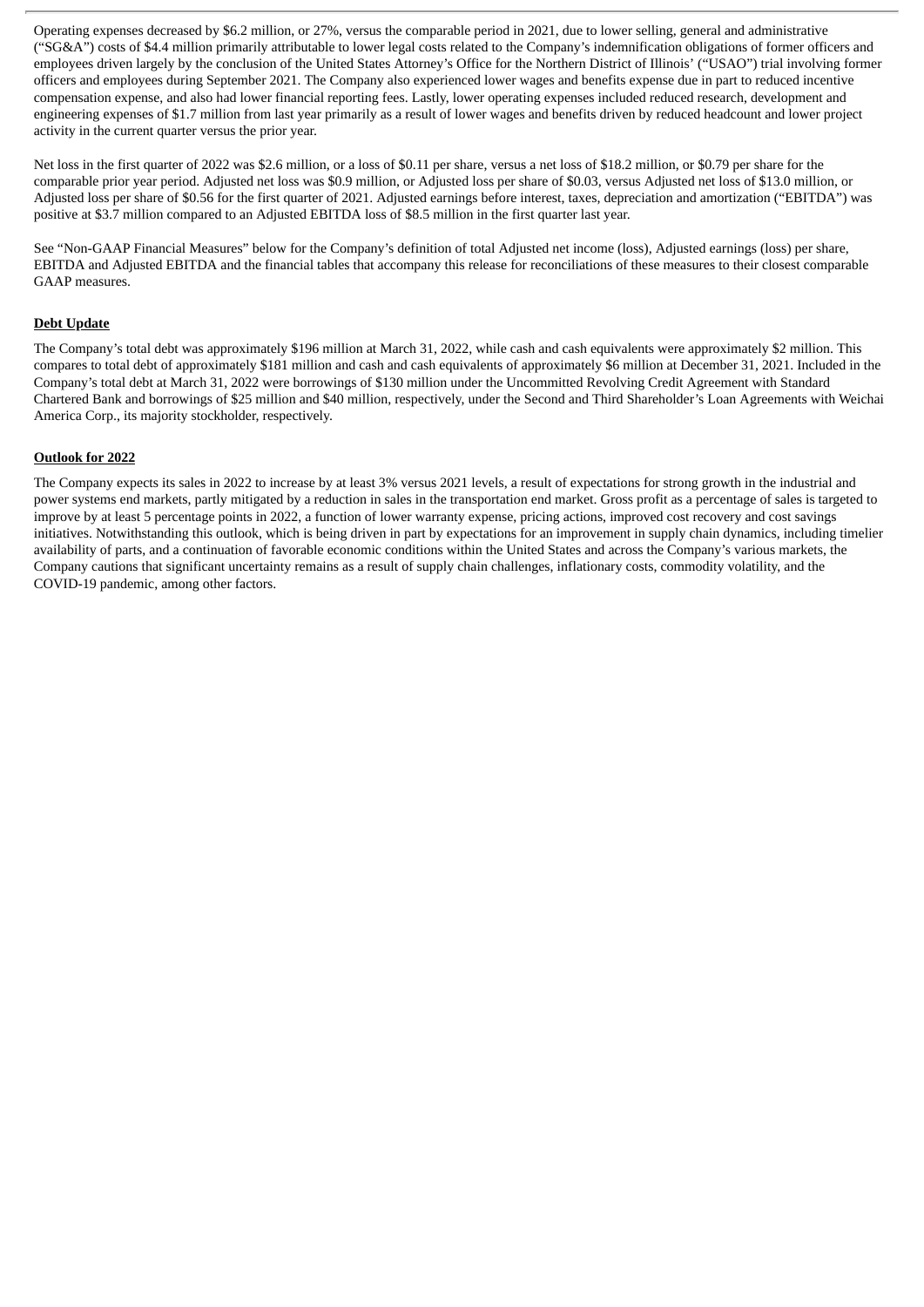#### **Management Comments**

Lance Arnett, chief executive officer, commented, "During the first quarter, we experienced strong growth of 52% and 33% within our power systems and industrial end markets, respectively, notwithstanding continued supply chain challenges that impacted our ability to timely meet certain orders. In the meantime, significantly lower warranty expense led to much improved gross margin versus the prior year. We are optimistic for continued growth in the power systems and industrial end markets during the year and are focused on generating improved financial results in 2022."

#### **About Power Solutions International, Inc.**

Power Solutions International, Inc. (PSI) is a leader in the design, engineering and manufacture of a broad range of advanced, emission-certified engines and power systems. PSI provides integrated turnkey solutions to leading global original equipment manufacturers and end-user customers within the power systems, industrial and transportation end markets. The Company's unique in-house design, prototyping, engineering and testing capabilities allow PSI to customize clean, high-performance engines using a fuel agnostic strategy to run on a wide variety of fuels, including natural gas, propane, gasoline, diesel and biofuels.

PSI develops and delivers complete power systems that are used worldwide in stationary and mobile power generation applications supporting standby, prime, demand response, microgrid, and co-generation power (CHP) applications; and industrial applications that include forklifts, agricultural and turf, arbor care, industrial sweepers, aerial lifts, irrigation pumps, ground support, and construction equipment. In addition, PSI develops and delivers powertrains purpose-built for medium-duty trucks and buses including school and transit buses, work trucks, terminal tractors, and various other vocational vehicles. For more information on PSI, visit www.psiengines.com.

#### **Cautionary Note Regarding Forward-Looking Statements**

This press release contains forward-looking statements regarding the current expectations of the Company about its prospects and opportunities. These forward-looking statements are entitled to the safe-harbor provisions of Section 21E of the Securities Exchange Act of 1934. The Company has tried to identify these forward-looking statements by using words such as "anticipate," "believe," "budgeted," "contemplate," "estimate," "expect," "forecast," "guidance," "may," "outlook," "plan," "projection," "should," "target," "will," "would," or similar expressions, but these words are not the exclusive means for identifying such statements. These statements are subject to a number of risks, uncertainties, and assumptions that may cause actual results, performance or achievements to be materially different from those expressed in, or implied by, such statements.

The Company cautions that the risks, uncertainties and other factors that could cause its actual results to differ materially from those expressed in, or implied by, the forward-looking statements, include, without limitation: the impact of the ongoing COVID-19 pandemic could have on the Company's business and financial results; the Company's ability to continue as a going concern; the Company's ability to raise additional capital when needed and its liquidity; uncertainties around the Company's ability to meet funding conditions under its financing arrangements and access to capital thereunder; the potential acceleration of the maturity at any time of the loans under the Company's uncommitted senior secured revolving credit facility through the exercise by Standard Chartered Bank of its demand right; the timing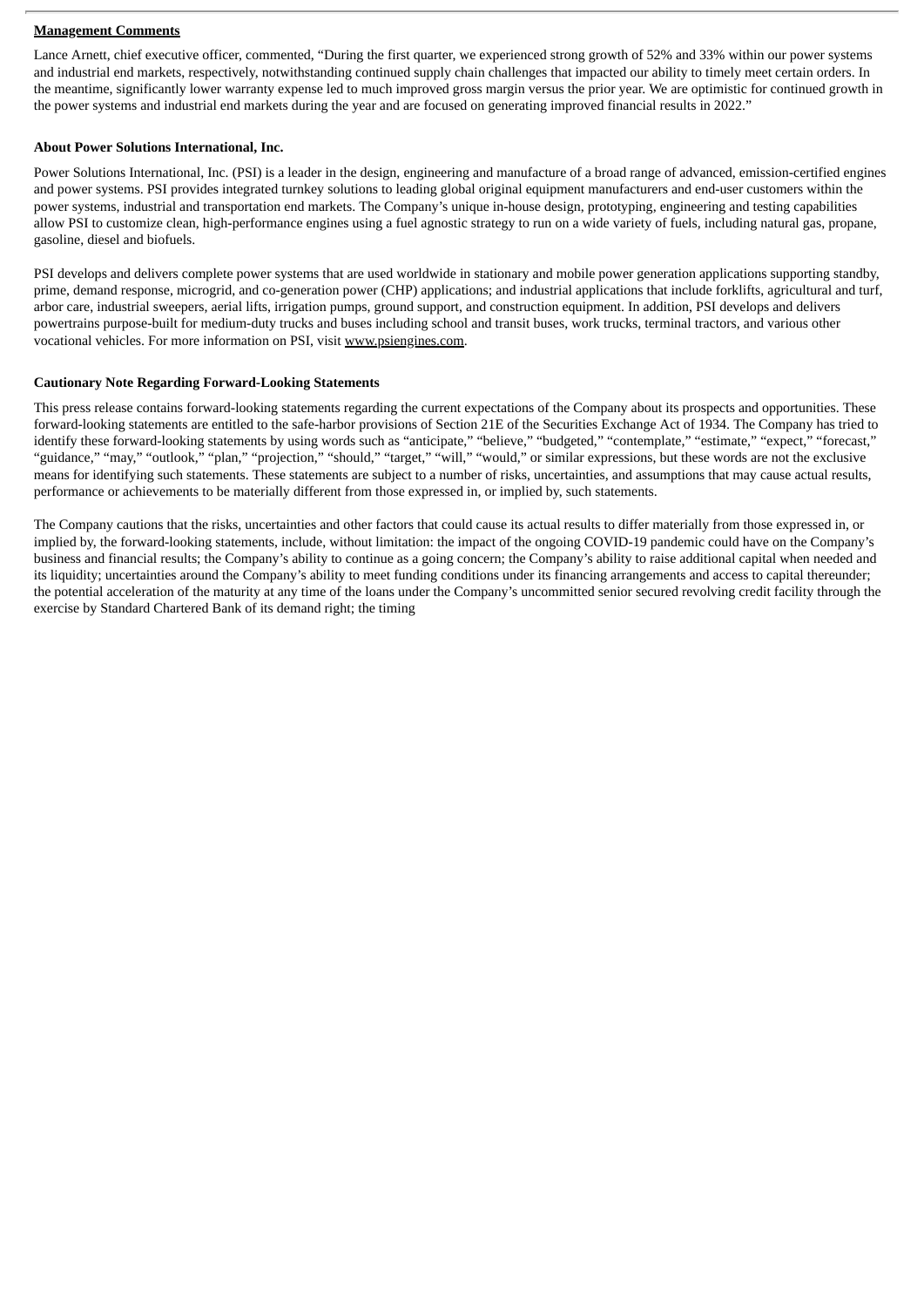of completion of steps to address, and the inability to address and remedy, material weaknesses; the identification of additional material weaknesses or significant deficiencies; risks related to complying with the terms and conditions of the settlements with the Securities and Exchange Commission (the "SEC") and the United States Attorney's Office for the Northern District of Illinois (the "USAO"); variances in non-recurring expenses; risks relating to the substantial costs and diversion of personnel's attention and resources deployed to address the internal control matters; the Company's obligations to indemnify past and present directors and officers and certain current and former employees with respect to the investigations conducted by the SEC, which will be funded by the Company with its existing cash resources due to the exhaustion of its historical primary directors' and officers' insurance coverage; the ability of the Company to accurately forecast sales, and the extent to which sales result in recorded revenues; changes in customer demand for the Company's products; volatility in oil and gas prices; the impact of U.S. tariffs on imports from China on the Company's supply chain; impact on the global economy of the war in Ukraine; the impact of supply chain interruptions and raw material shortages; the potential impact of higher warranty costs and the Company's ability to mitigate such costs; any delays and challenges in recruiting and retaining key employees consistent with the Company's plans; any negative impacts from delisting of the Company's common stock par value \$0.001 from the NASDAQ Stock Market and any delays and challenges in obtaining a re-listing on a stock exchange; and the risks and uncertainties described in reports filed by the Company with the SEC, including without limitation its Annual Report on Form 10-K for the fiscal year ended December 31, 2021 and the Company's subsequent filings with the SEC.

The Company's forward-looking statements are presented as of the date hereof. Except as required by law, the Company expressly disclaims any intention or obligation to revise or update any forward-looking statements, whether as a result of new information, future events or otherwise.

#### **Contact:**

Power Solutions International, Inc. Philip Kranz Director of Investor Relations (630) 509-6470 Philip.Kranz@psiengines.com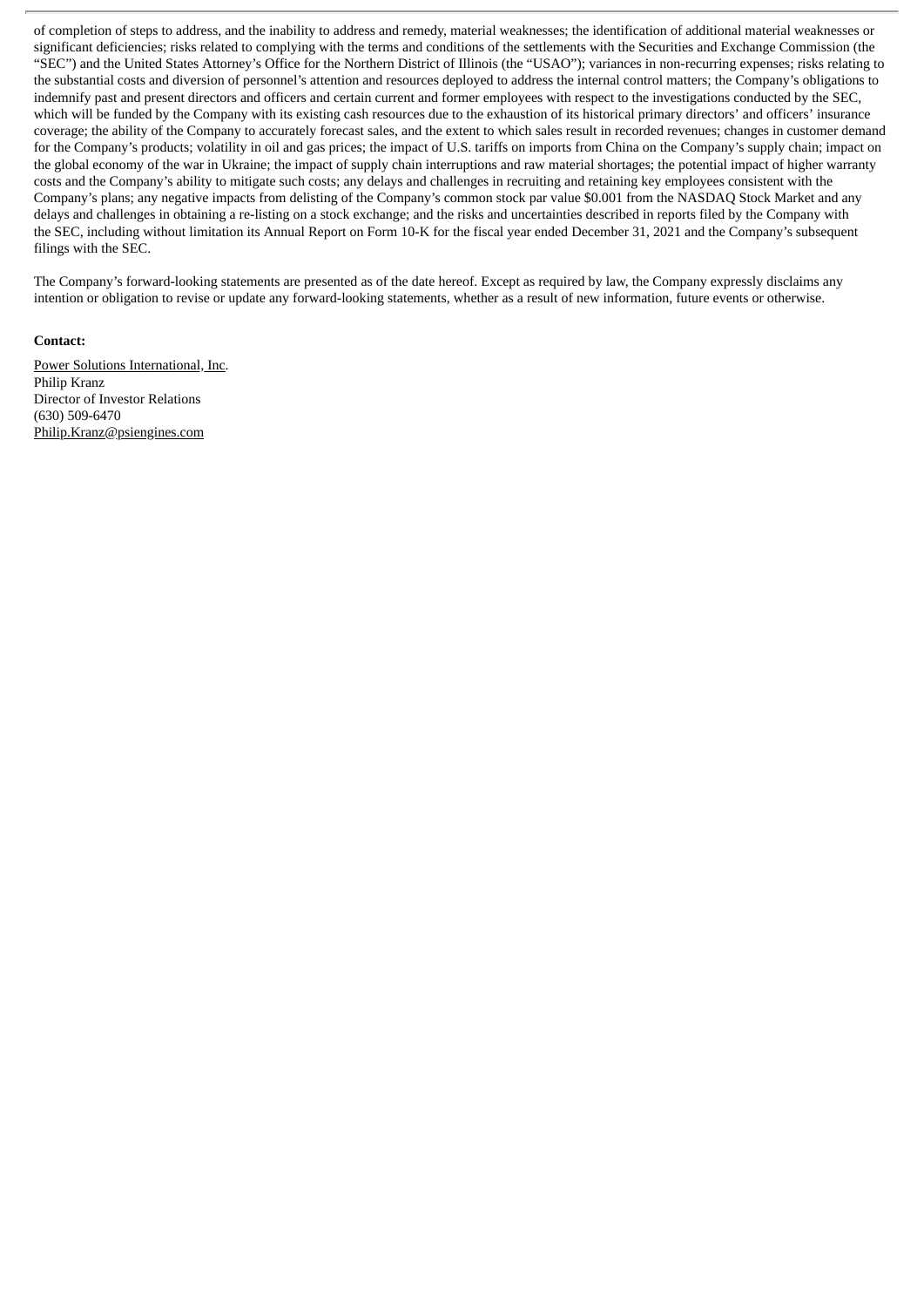#### Results of operations for the three months ended March 31, 2022 compared with the three months ended March 31, 2021 (UNAUDITED):

| (in thousands, except per share amounts)                       | <b>For the Three Months</b><br><b>Ended March 31,</b> |                   |                    |                       |
|----------------------------------------------------------------|-------------------------------------------------------|-------------------|--------------------|-----------------------|
|                                                                | 2022                                                  | 2021              | Change             | $\%$<br><b>Change</b> |
| <b>Net sales</b>                                               | \$98,947                                              | \$100,171         | $\sqrt{$}$ (1,224) | (1)%                  |
| Cost of sales                                                  | 82,229                                                | 93,101            | (10, 872)          | (12)%                 |
| <b>Gross profit</b>                                            | 16,718                                                | 7,070             | 9,648              | 136%                  |
| Gross margin %                                                 | 16.9%                                                 | 7.1%              | 9.8%               |                       |
| Operating expenses:                                            |                                                       |                   |                    |                       |
| Research, development and engineering expenses                 | 4,560                                                 | 6,224             | (1,664)            | (27)%                 |
| Research, development and engineering expenses as a % of sales | 4.6%                                                  | 6.2%              | $(1.6)\%$          |                       |
| Selling, general and administrative expenses                   | 11,385                                                | 15,811            | (4,426)            | (28)%                 |
| Selling, general and administrative expenses as a % of sales   | 11.5%                                                 | 15.8%             | $(4.3)\%$          |                       |
| Amortization of intangible assets                              | 541                                                   | 634               | (93)               | (15)%                 |
| Total operating expenses                                       | 16,486                                                | 22,669            | (6, 183)           | (27)%                 |
| <b>Operating income (loss)</b>                                 | 232                                                   | (15,599)          | 15,831             | (101)%                |
| Other expense, net:                                            |                                                       |                   |                    |                       |
| Interest expense                                               | 2,445                                                 | 2,161             | 284                | 13%                   |
| Other expense, net                                             |                                                       | $\qquad \qquad -$ |                    | $-$ %                 |
| Total other expense, net                                       | 2,445                                                 | 2,161             | 284                | 13%                   |
| <b>Loss before income taxes</b>                                | (2,213)                                               | (17,760)          | 15,547             | (88)%                 |
| Income tax expense                                             | 386                                                   | 390               | (4)                | (1)%                  |
| <b>Net loss</b>                                                | \$(2,599)                                             | \$(18,150)        | \$15,551           | $(86)$ %              |
| Loss per common share:                                         |                                                       |                   |                    |                       |
| <b>Basic</b>                                                   | \$ (0.11)                                             | \$<br>(0.79)      | \$<br>0.68         | (86)%                 |
| <b>Diluted</b>                                                 | \$<br>(0.11)                                          | \$<br>(0.79)      | \$<br>0.68         | (86)%                 |
| <b>Non-GAAP Financial Measures:</b>                            |                                                       |                   |                    |                       |
| Adjusted net loss *                                            | (879)<br>\$                                           | \$(12,956)        | \$12,077           | 93%                   |
| Adjusted loss per share *                                      | (0.03)<br>S                                           | (0.56)<br>\$      | 0.53               | 95%                   |
| EBITDA*                                                        | \$1,979                                               | \$(13,699)        | \$15,678           | 114%                  |
| Adjusted EBITDA *                                              | \$3,699                                               | \$ (8,505)        | \$12,204           | 143%                  |

NM Not meaningful

\* See reconciliation of non-GAAP financial measures to GAAP results below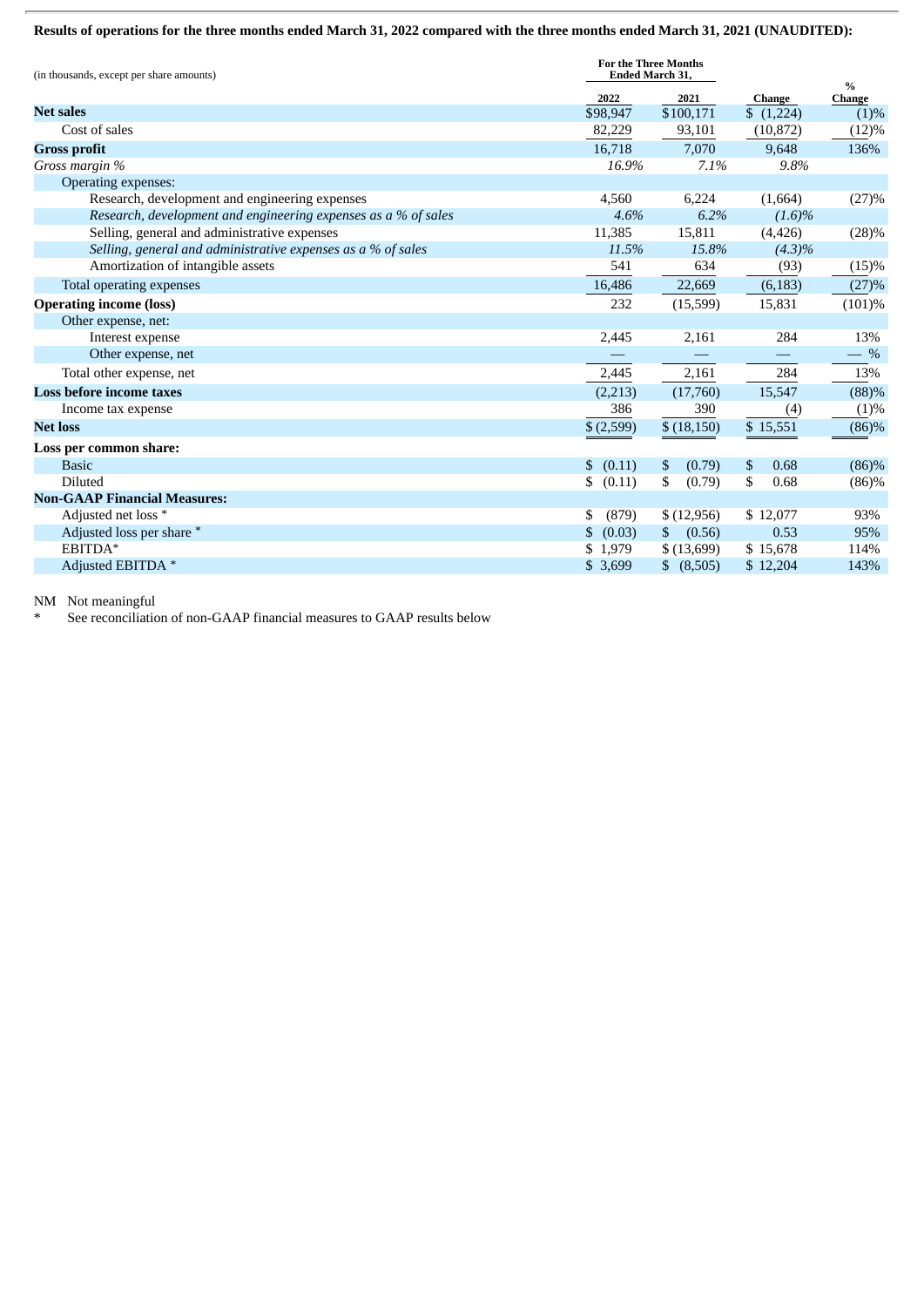## **POWER SOLUTIONS INTERNATIONAL, INC. CONSOLIDATED BALANCE SHEETS (UNAUDITED)**

| (in thousands, except par values)                                                                                         | As of March 31,<br>2022 |            | As of December 31,<br>2021 |  |
|---------------------------------------------------------------------------------------------------------------------------|-------------------------|------------|----------------------------|--|
| <b>ASSETS</b>                                                                                                             |                         |            |                            |  |
| Current assets:                                                                                                           |                         |            |                            |  |
| Cash and cash equivalents                                                                                                 | \$                      | 2,267      | \$<br>6.255                |  |
| Restricted cash                                                                                                           |                         | 3,160      | 3,477                      |  |
| Accounts receivable, net of allowances of \$3,623 and \$3,420 as of March 31, 2022 and<br>December 31, 2021, respectively |                         | 71,250     | 65,110                     |  |
| Income tax receivable                                                                                                     |                         | 4,497      | 4,276                      |  |
| Inventories, net                                                                                                          |                         | 139,061    | 142,192                    |  |
| Prepaid expenses and other current assets                                                                                 |                         | 11,255     | 8,918                      |  |
| Total current assets                                                                                                      |                         | 231,490    | 230,228                    |  |
| Property, plant and equipment, net                                                                                        |                         | 15,985     | 17,344                     |  |
| Intangible assets, net                                                                                                    |                         | 7,243      | 7,784                      |  |
| Goodwill                                                                                                                  |                         | 29,835     | 29,835                     |  |
| Other noncurrent assets                                                                                                   |                         | 14,415     | 15,347                     |  |
| <b>TOTAL ASSETS</b>                                                                                                       | \$                      | 298,968    | \$<br>300,538              |  |
| LIABILITIES AND STOCKHOLDERS' (DEFICIT) EQUITY                                                                            |                         |            |                            |  |
| Current liabilities:                                                                                                      |                         |            |                            |  |
| Accounts payable                                                                                                          | $\mathbb{S}$            | 82,603     | \$<br>93,256               |  |
| Current maturities of long-term debt                                                                                      |                         | 223        | 254                        |  |
| Revolving line of credit                                                                                                  |                         | 130,000    | 130,000                    |  |
| Other short-term financing                                                                                                |                         | 40,000     | 25,000                     |  |
| Other accrued liabilities                                                                                                 |                         | 36,501     | 34,801                     |  |
| Total current liabilities                                                                                                 |                         | 289,327    | 283,311                    |  |
| Deferred income taxes                                                                                                     |                         | 1,388      | 1,016                      |  |
| Long-term debt, net of current maturities                                                                                 |                         | 25,586     | 25,636                     |  |
| Noncurrent contract liabilities                                                                                           |                         | 3,565      | 3,330                      |  |
| Other noncurrent liabilities                                                                                              |                         | 23,521     | 29,268                     |  |
| <b>TOTAL LIABILITIES</b>                                                                                                  | \$                      | 343,387    | \$<br>342,561              |  |
| <b>STOCKHOLDERS' (DEFICIT) EQUITY</b>                                                                                     |                         |            |                            |  |
| Preferred stock - \$0.001 par value. Shares authorized: 5,000. No shares issued and outstanding at<br>all dates.          | \$                      |            | \$                         |  |
| Common stock - \$0.001 par value; 50,000 shares authorized; 23,117 shares issued; 22,927 and                              |                         |            |                            |  |
| 22,926 shares outstanding at March 31, 2022 and December 31, 2021, respectively                                           |                         | 23         | 23                         |  |
| Additional paid-in capital                                                                                                |                         | 157,639    | 157,436                    |  |
| Accumulated deficit                                                                                                       |                         | (200, 965) | (198, 366)                 |  |
| Treasury stock, at cost, 190 and 191 shares at March 31, 2022 and December 31, 2021,                                      |                         |            |                            |  |
| respectively                                                                                                              |                         | (1,116)    | (1,116)                    |  |
| TOTAL STOCKHOLDERS' (DEFICIT) EQUITY                                                                                      |                         | (44, 419)  | (42, 023)                  |  |
| TOTAL LIABILITIES AND STOCKHOLDERS' (DEFICIT) EQUITY                                                                      | \$                      | 298,968    | \$<br>300,538              |  |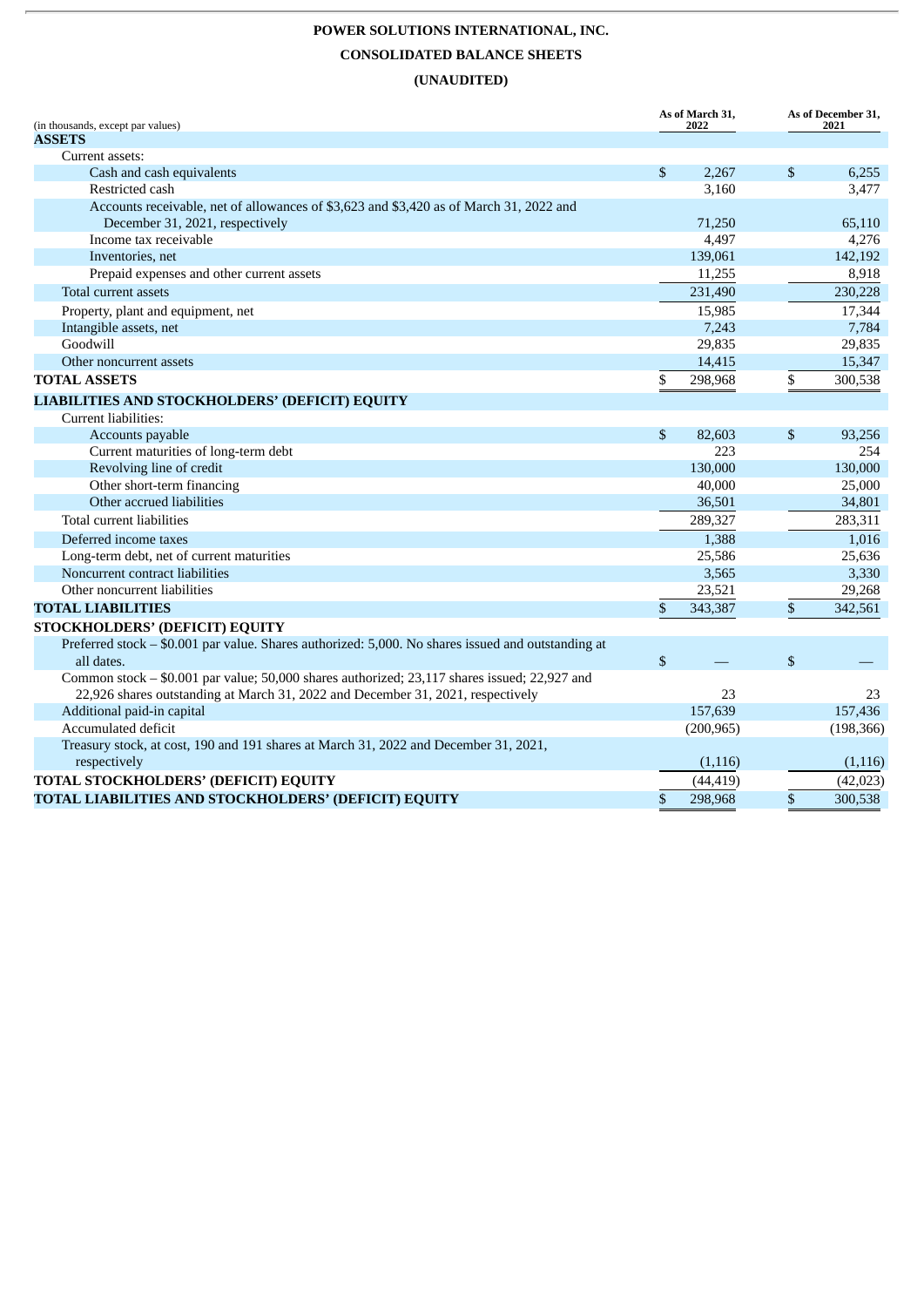## **POWER SOLUTIONS INTERNATIONAL, INC. CONSOLIDATED STATEMENTS OF CASH FLOWS (UNAUDITED)**

| (in thousands)                                                                            | For the Three Months Ended March 31, |           |    |           |
|-------------------------------------------------------------------------------------------|--------------------------------------|-----------|----|-----------|
| Cash (used in) provided by operating activities                                           |                                      | 2022      |    | 2021      |
| Net loss                                                                                  | \$                                   | (2,599)   | \$ | (18, 150) |
| Adjustments to reconcile net loss to net cash (used in) provided by operating activities: |                                      |           |    |           |
| Amortization of intangible assets                                                         |                                      | 541       |    | 634       |
| Depreciation                                                                              |                                      | 1,206     |    | 1,266     |
| Stock-based compensation expense                                                          |                                      | 203       |    | 109       |
| Amortization of financing fees                                                            |                                      | 837       |    | 1,158     |
| Deferred income taxes                                                                     |                                      | 372       |    | 369       |
| Other adjustments, net                                                                    |                                      | 343       |    | 574       |
| Changes in operating assets and liabilities:                                              |                                      |           |    |           |
| Accounts receivable, net                                                                  |                                      | (6, 140)  |    | 7,620     |
| Inventory, net                                                                            |                                      | 3,182     |    | (1, 363)  |
| Prepaid expenses and other assets                                                         |                                      | (739)     |    | (84)      |
| Accounts payable                                                                          |                                      | (10,777)  |    | 24,287    |
| Other current liabilities                                                                 |                                      | 1,706     |    | (11, 144) |
| Other noncurrent liabilities                                                              |                                      | (5, 512)  |    | 405       |
| Net cash (used in) provided by operating activities                                       |                                      | (17, 377) |    | 5,681     |
| Cash used in investing activities                                                         |                                      |           |    |           |
| Capital expenditures                                                                      |                                      | (116)     |    | (617)     |
| Other investing activities, net                                                           |                                      |           |    | 10        |
| Net cash used in investing activities                                                     |                                      | (116)     |    | (607)     |
| Cash provided by (used in) financing activities                                           |                                      |           |    |           |
| Repayments of long-term debt and lease liabilities                                        |                                      | (87)      |    | (102)     |
| Proceeds from short-term financings                                                       |                                      | 15,000    |    |           |
| Payments of deferred financing costs                                                      |                                      | (1,725)   |    | (2,536)   |
| Net cash provided by (used in) financing activities                                       |                                      | 13,188    |    | (2,638)   |
| Net (decrease) increase in cash, cash equivalents, and restricted cash                    |                                      | (4,305)   |    | 2,436     |
| Cash, cash equivalents, and restricted cash at beginning of the period                    |                                      | 9,732     |    | 24,267    |
| Cash, cash equivalents, and restricted cash at end of the period                          | \$                                   | 5,427     | \$ | 26,703    |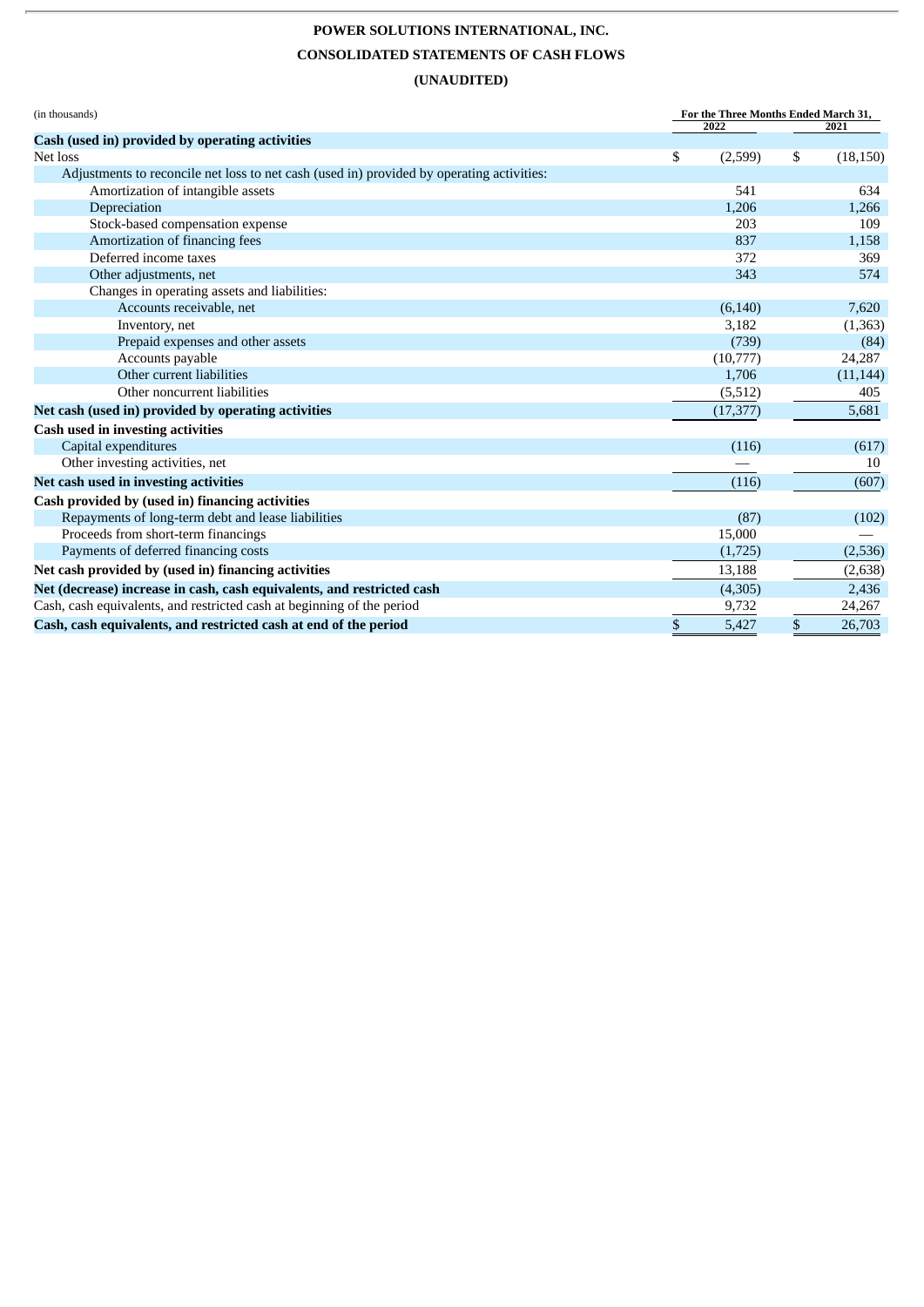#### **Non-GAAP Financial Measures**

In addition to the results provided in accordance with accounting principles generally accepted in the United States ("U.S. GAAP") above, this press release also includes non-GAAP (adjusted) financial measures. Non-GAAP financial measures provide insight into selected financial information and should be evaluated in the context in which they are presented. These non-GAAP financial measures have limitations as analytical tools and should not be considered in isolation from, or as a substitute for, financial information presented in compliance with U.S. GAAP, and non-GAAP financial measures as reported by the Company may not be comparable to similarly titled amounts reported by other companies. The non-GAAP financial measures should be considered in conjunction with the consolidated financial statements, including the related notes, and *Management's Discussion and Analysis of Financial Condition and Results of Operations* within the Company's Form 10-Q for the quarter ended March 31, 2022. Management does not use these non-GAAP financial measures for any purpose other than the reasons stated below.

| <b>Non-GAAP Financial Measure</b>  | <b>Comparable GAAP Financial Measure</b>     |  |
|------------------------------------|----------------------------------------------|--|
| Adjusted net income (loss)         | Net income (loss)                            |  |
| Adjusted earnings (loss) per share | Earnings (loss) per common share $-$ diluted |  |
| <b>EBITDA</b>                      | Net income (loss)                            |  |
| Adjusted EBITDA                    | Net income (loss)                            |  |

The Company believes that Adjusted net income (loss), Adjusted earnings (loss) per share, EBITDA, and Adjusted EBITDA provide relevant and useful information, which is widely used by analysts, investors and competitors in its industry as well as by the Company's management in assessing the performance of the Company. Adjusted net income (loss) is defined as net income (loss) as adjusted for certain items that the Company believes are not indicative of its ongoing operating performance. Adjusted earnings (loss) per share is a measure of the Company's diluted earnings (loss) per common share adjusted for the impact of special items. EBITDA provides the Company with an understanding of earnings before the impact of investing and financing charges and income taxes. Adjusted EBITDA further excludes the effects of other non-cash charges and certain other items that do not reflect the ordinary earnings of the Company's operations.

Adjusted net income (loss), Adjusted earnings (loss) per share, EBITDA, and Adjusted EBITDA are used by management for various purposes, including as a measure of performance of the Company's operations and as a basis for strategic planning and forecasting. Adjusted net income (loss), Adjusted earnings (loss) per share, and Adjusted EBITDA may be useful to an investor because these measures are widely used to evaluate companies' operating performance without regard to items excluded from the calculation of such measures, which can vary substantially from company to company depending on the accounting methods, the book value of assets, the capital structure and the method by which the assets were acquired, among other factors. They are not, however, intended as alternative measures of operating results or cash flow from operations as determined in accordance with U.S. GAAP.

#### The following table presents a reconciliation from Net loss to Adiusted net loss for the three months ended March 31, 2022 and 2021 **(UNAUDITED):**

| (in thousands)                                      | For the Three Months Ended March 31, |         |  |           |  |
|-----------------------------------------------------|--------------------------------------|---------|--|-----------|--|
|                                                     | 2022                                 |         |  | 2021      |  |
| Net loss                                            |                                      | (2,599) |  | (18, 150) |  |
| Stock-based compensation 1                          |                                      | 203     |  | 109       |  |
| Severance 2                                         |                                      | 12      |  | 460       |  |
| Internal control remediation 3                      |                                      | 471     |  | 393       |  |
| Government investigations and other legal matters 4 |                                      | 1,034   |  | 4,232     |  |
| <b>Adjusted net loss</b>                            |                                      | (879)   |  | (12, 956) |  |